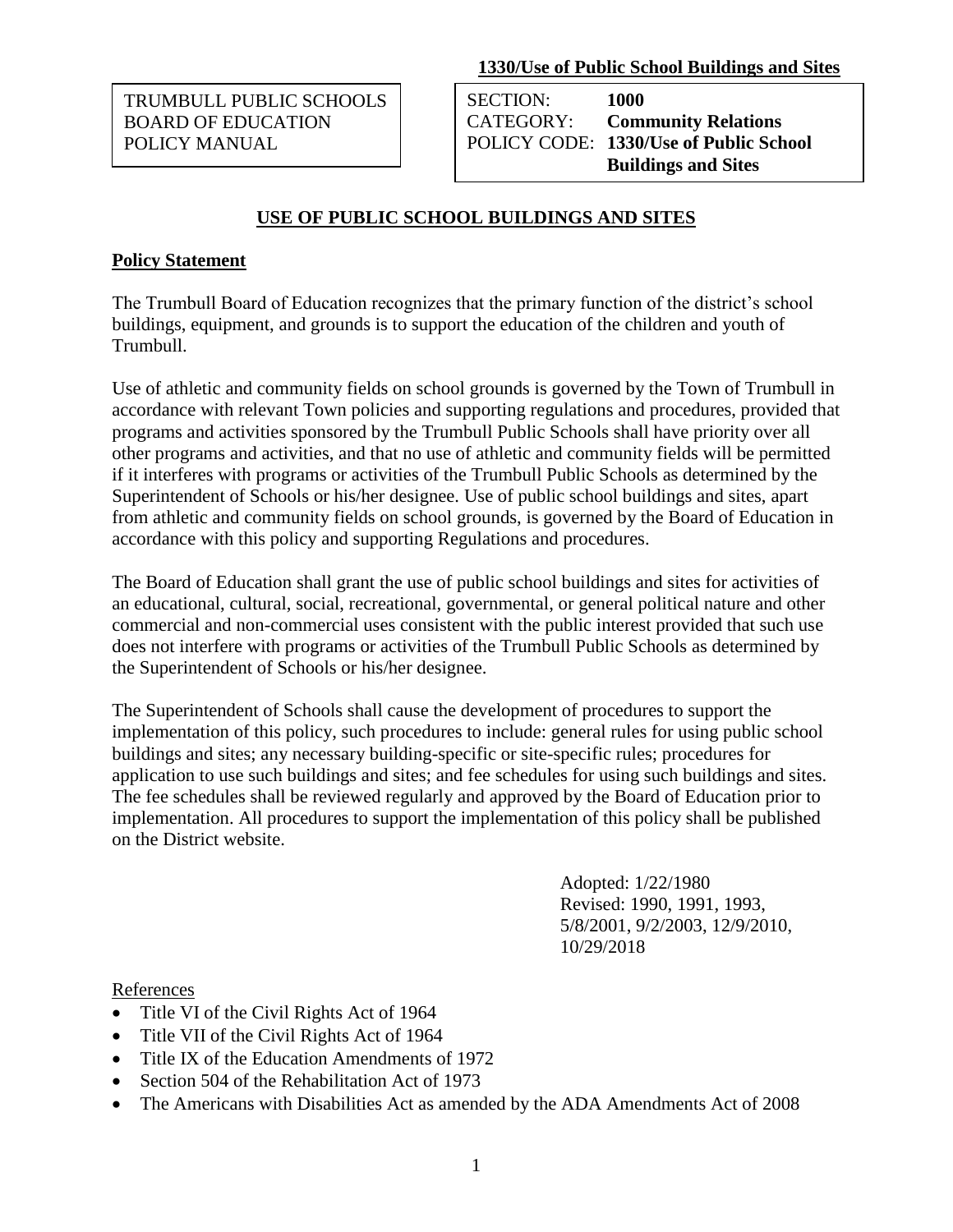- Connecticut Public Act 17-127, "An Act Concerning Discriminatory Practices against Veterans . . ."
- Connecticut General Statutes § 10-239
- Trumbull Board of Education Policy Code 0200: Statement of Educational Goals
- Trumbull Board of Education Policy Code 0521: Non-Discrimination
- Trumbull Board of Education Policy Code 1324: Fundraising
- Trumbull Board of Education Policy Code 3513.1: Energy Management and Conservation
- Trumbull Board of Education Policy Code 5131: Student Standard of Conduct
- Trumbull Board of Education Policy Code 5131.6: Student Use and Possession of Smoking Products, Tobacco Products, Drugs, and Alcohol
- Trumbull Board of Education Policy Code 6174: Adult/Continuing Education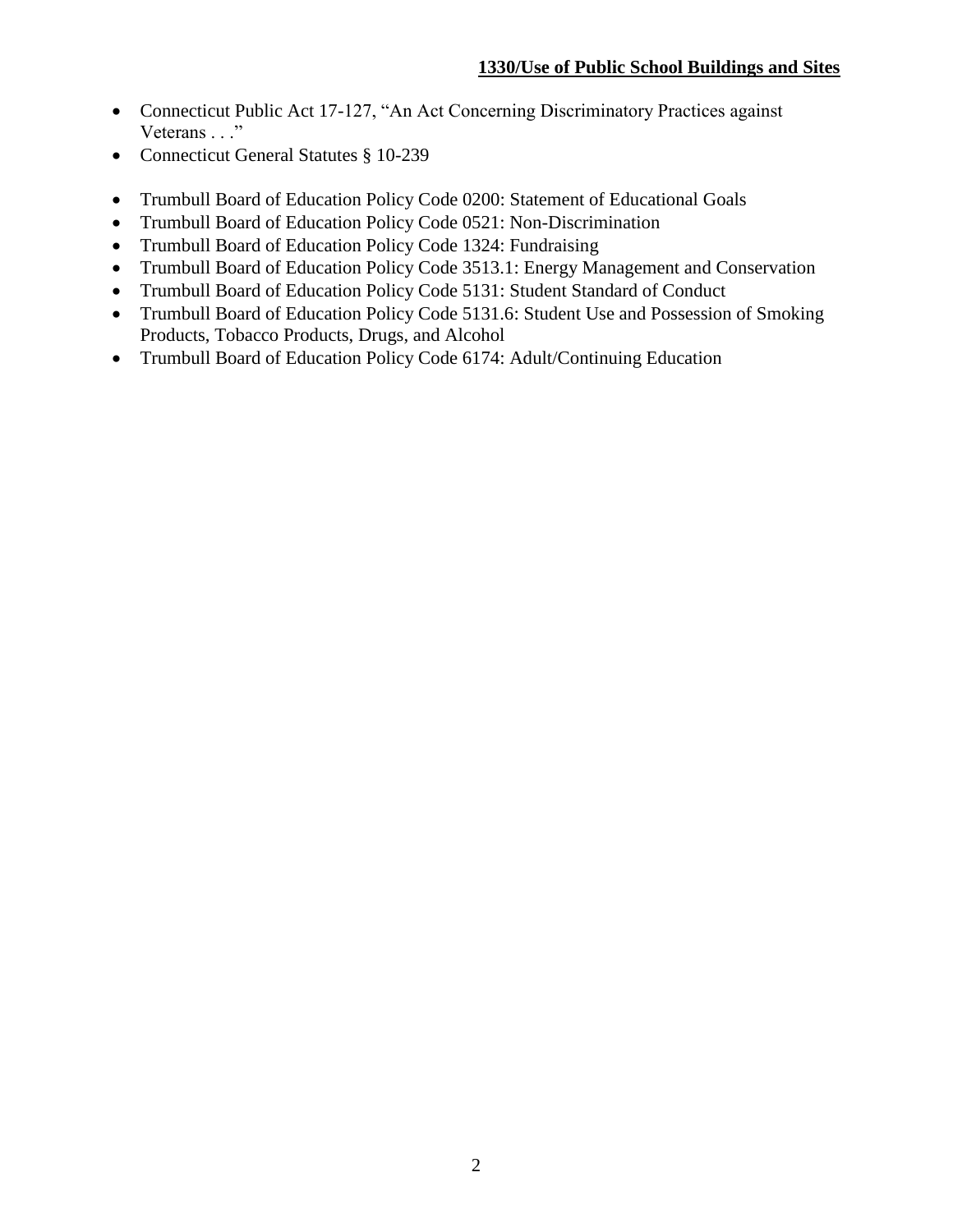### **Regulations**

- I. Definitions and Scope
	- A. For purposes of this policy, an "athletic and community field on school grounds" is defined as any outdoor location adjacent to a school or building operated by the Trumbull Public Schools, and whose typical purpose is organized recreation, whether amateur or professional. For purposes of this policy, an "athletic and community field on school grounds" shall include tennis courts, as well as track and field complexes. Use of athletic and community fields on school grounds is governed by the Town of Trumbull in accordance with relevant Town policies and supporting regulations and procedures, provided that programs and activities sponsored by the Trumbull Public Schools shall have priority over all other programs and activities, and that no use of athletic and community fields will be permitted if it interferes with programs or activities of the Trumbull Public Schools as determined by the Superintendent of Schools or his/her designee.
	- B. Any outdoor location adjacent to a school or building operated by the Trumbull Public Schools, which is not an "athletic and community field on school grounds" as defined by the previous paragraph, is governed by the Board of Education in accordance with this policy and supporting Regulations and procedures. This includes parking lots adjacent to school and District buildings, as well as lawns and playgrounds whose typical purpose is not organized recreation.
	- C. Any indoor location of a school or building operated by the Trumbull Public Schools is governed by the Board of Education in accordance with this policy and supporting Regulations and procedures.
- II. Application Procedures
	- A. All requests for the use of public school buildings and sites, with the exception of athletic and community fields on school grounds, for a program or activity sponsored by the Trumbull Public Schools shall be made via the procedures published by the District for TPS-sponsored programs or activities. All requests for the use of public school buildings and sites, with the exception of athletic and community fields on school grounds, by any other organization shall be made by the submission of the appropriate Application for Use of Facilities, with supporting documentation, to the Principal/administrator of the appropriate school/building site at least three (3) weeks in advance of the date(s) applied for.
	- B. As detailed on the Application for Use of Facilities, the applicant must identify one adult member of its group who will be present at the proposed event and who will be the liaison to the Principal/administrator prior to, during, and, if necessary, after the proposed event.
	- C. As detailed on the Application for Use of Facilities, the applicant may be required to acquire approvals from the Trumbull Chief of Police and/or the Trumbull Fire Marshal.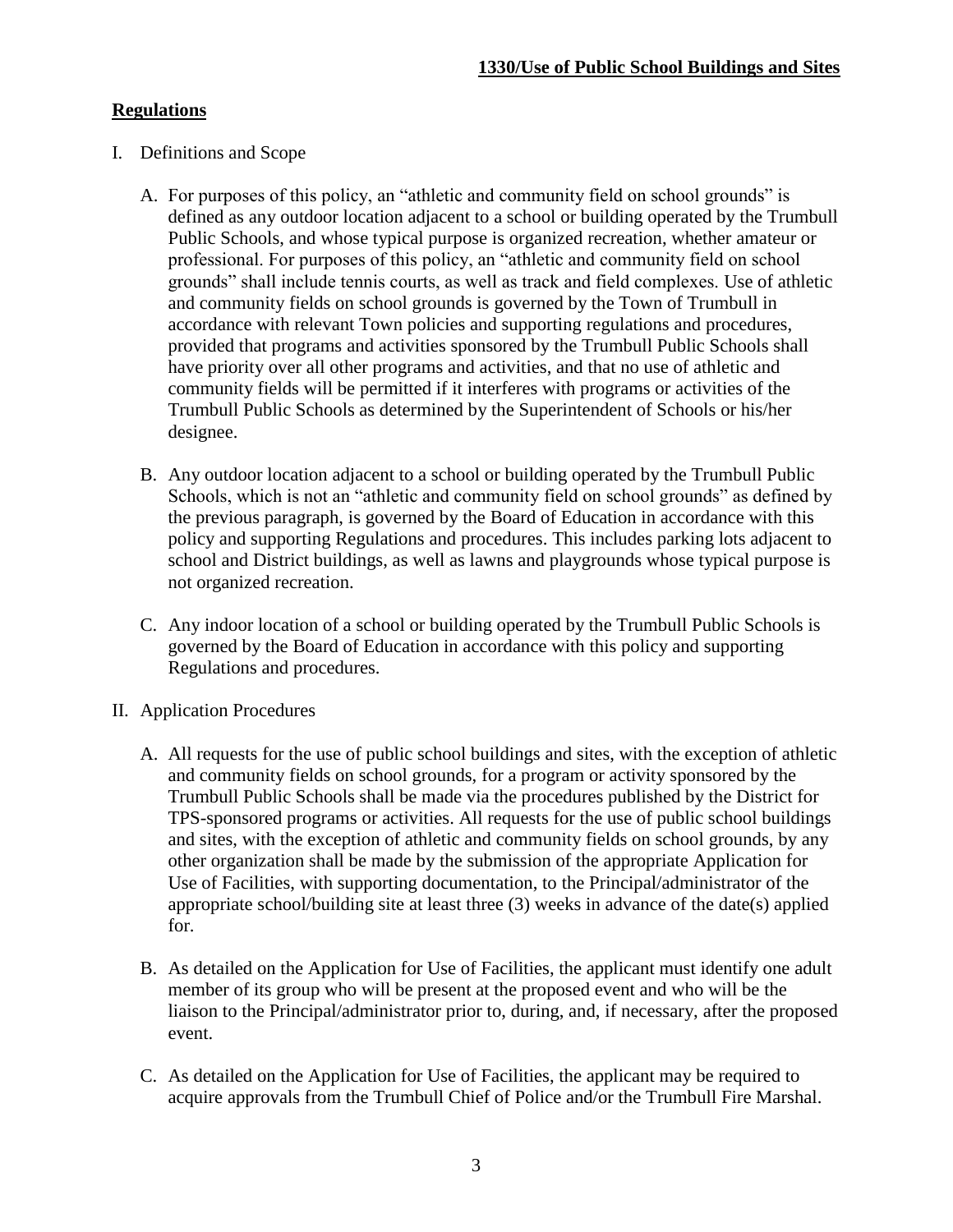- D. As detailed on the Application for Use of Facilities, the applicant may be required to provide certification of insurance for bodily injury, property damage, and/or liability, as well as to name the Board of Education and/or the Town of Trumbull as "additional insured."
- E. All applications will be scheduled by the school/building Principal/administrator according to each applying user group's classification in Section III below, with users in higher classifications having priority over users in lower classifications.

III. Classification of User Groups

 A. All programs and activities sponsored by the Trumbull Public Schools shall have priority over all other programs and activities. Programs and activities related to Continuing Education shall be scheduled in accordance with Trumbull Board of Education Policy 6174, "Adult/Continuing Education."

| <b>Classification</b> | Group                                                 | <b>Description</b>                                                                                                                                                                                                      | <b>Fee Parameters</b>                                                                                                                                                                                     |
|-----------------------|-------------------------------------------------------|-------------------------------------------------------------------------------------------------------------------------------------------------------------------------------------------------------------------------|-----------------------------------------------------------------------------------------------------------------------------------------------------------------------------------------------------------|
| I                     | TPS-<br>Sponsored<br>Programs &<br><b>Activities</b>  | TPS-sponsored curricular,<br>co-curricular, &<br>extra-curricular activities;<br><b>Continuing Education programs</b><br>in accordance with Trumbull<br>Board of Education Policy 6174,<br>"Adult/Continuing Education" | No rental fee;<br>No associated costs                                                                                                                                                                     |
| $\mathbf{I}$          | <b>TPS-Related</b><br>Groups                          | TPS-recognized<br>parent organizations or<br>athletic booster clubs                                                                                                                                                     | No rental fee;<br>No associated costs                                                                                                                                                                     |
| III                   | Town-Related<br>Groups                                | Departments, boards,<br>commissions, agencies,<br>or departments<br>of the Town of Trumbull                                                                                                                             | No rental fee;<br>Associated costs                                                                                                                                                                        |
| IV                    | Town Non-<br>Profit<br>Community<br>Service<br>Groups | Not-for-profit community service<br>groups, including religious<br>organizations and non-public<br>non-profit schools, whose<br>organizational centers are within<br>the Town of Trumbull                               | Reduced rental fee;<br>Associated costs                                                                                                                                                                   |
| V                     | All Other                                             | For-profit groups;<br>Not-for-profit community service<br>groups whose organizational<br>centers are outside the Town of<br>Trumbull;<br>Private groups;<br>Private citizens                                            | Full rental fee;<br>Associated costs;<br>50% payable upon<br>completion of<br>Application for Use<br>of Facilities;<br>Balance due 1 week<br>prior to event, or<br>approval for event<br>may be rescinded |

## B. All users shall be classified into the following user groups: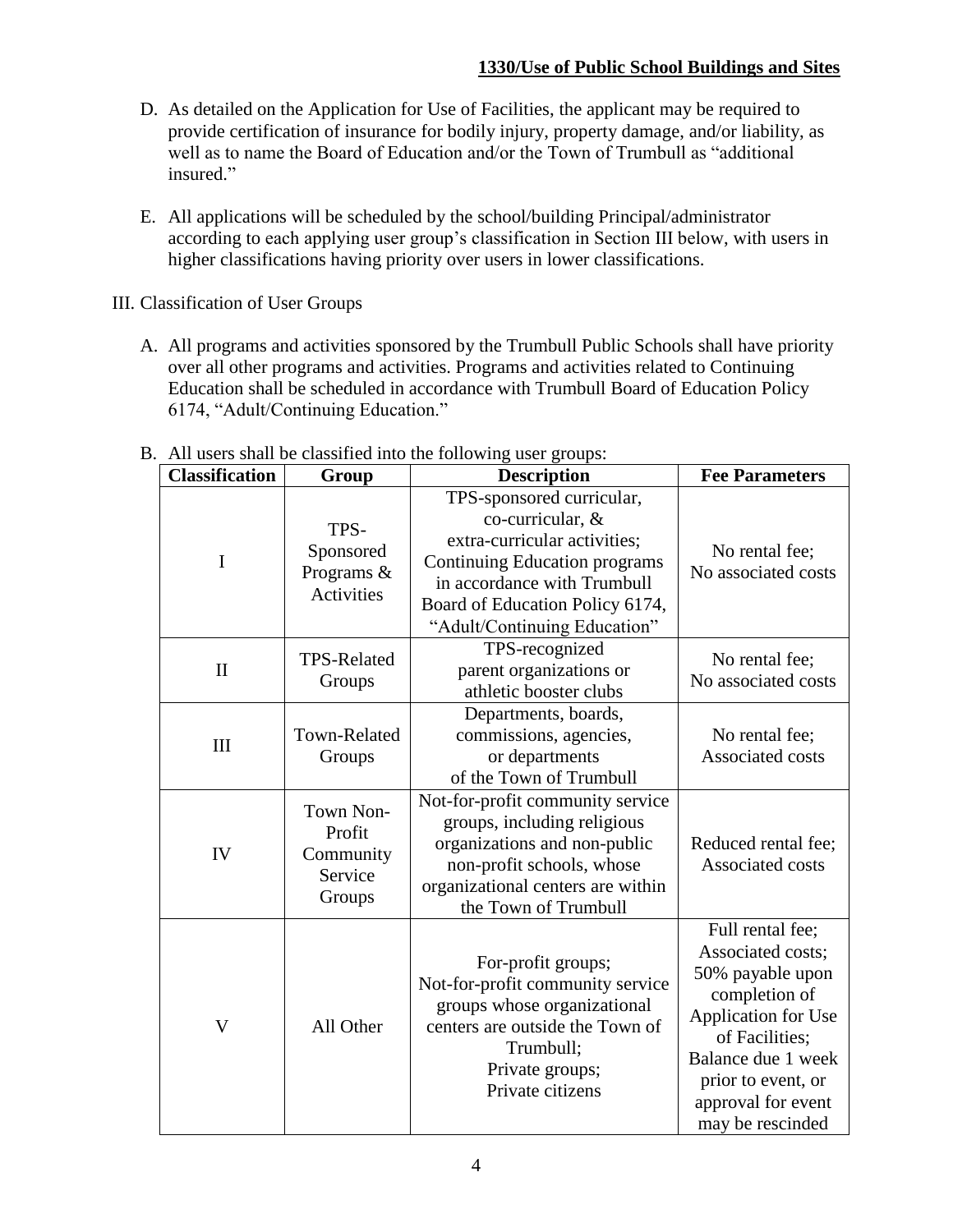- C. As presented in the table above, a user may be assessed "Associated costs," which shall be defined as any costs related to the event and incurred by the Board of Education. Such costs may include, but are not limited to: the costs for custodial and/or maintenance personnel, including overtime as necessary; the costs for audio-visual and/or technical support personnel, including overtime as necessary; the costs for food services personnel, including overtime as necessary; and the costs for security personnel, including overtime as necessary. Selection and employment of all such personnel shall be at the discretion of the Principal/administrator, the Facilities Manager, and/or the Business Manager, as appropriate, and in accordance with Board policies and relevant collective bargaining agreements and contracts. Anticipated costs related to events will be published to all users, and confirmed to the applicant at the time of application by the Principal/administrator based on conversation with the Facilities Manager and/or Business Administrator, as appropriate. Additional, unanticipated costs related to an event may be assessed at the conclusion of the event.
- D. Cancellation of an event by the user that is within twenty-four (24) hours of the event will be subject to cancellation fees.
- E. Fee schedules consistent with the parameters above shall be reviewed regularly and approved by the Board of Education prior to implementation, and thereafter published on the District website.
- F. At his/her discretion, the Superintendent of Schools, or his/her designee in conjunction with the Superintendent of Schools, may waive or reduce rental fees and/or associated costs.
- IV. General Guidelines for Use
	- A. An organization requesting use of public school buildings and sites must identify the specific facilities desired, and approval will be for those specific facilities only. All school equipment on the premises shall remain in the charge and control of the building Principal or responsible administrator, and shall not be used without the express permission of the Principal/administrator.
	- B. An organization requesting use of public school buildings and sites must identify the specific dates and hours desired, and approval will be for those specific dates and hours only.
	- C. The following restrictions shall apply to the use of public school buildings and sites:
		- 1. Any purpose in conflict with the mission or goals of the District shall not be permitted.
		- 2. Illegal activities shall not be permitted.
		- 3. Use or possession of smoking products, tobacco products, drugs, or alcohol, as defined by Trumbull Board of Education Policy 5131.6, "Student Use and Possession of Smoking Products, Tobacco Products, Drugs, and Alcohol," shall not be permitted.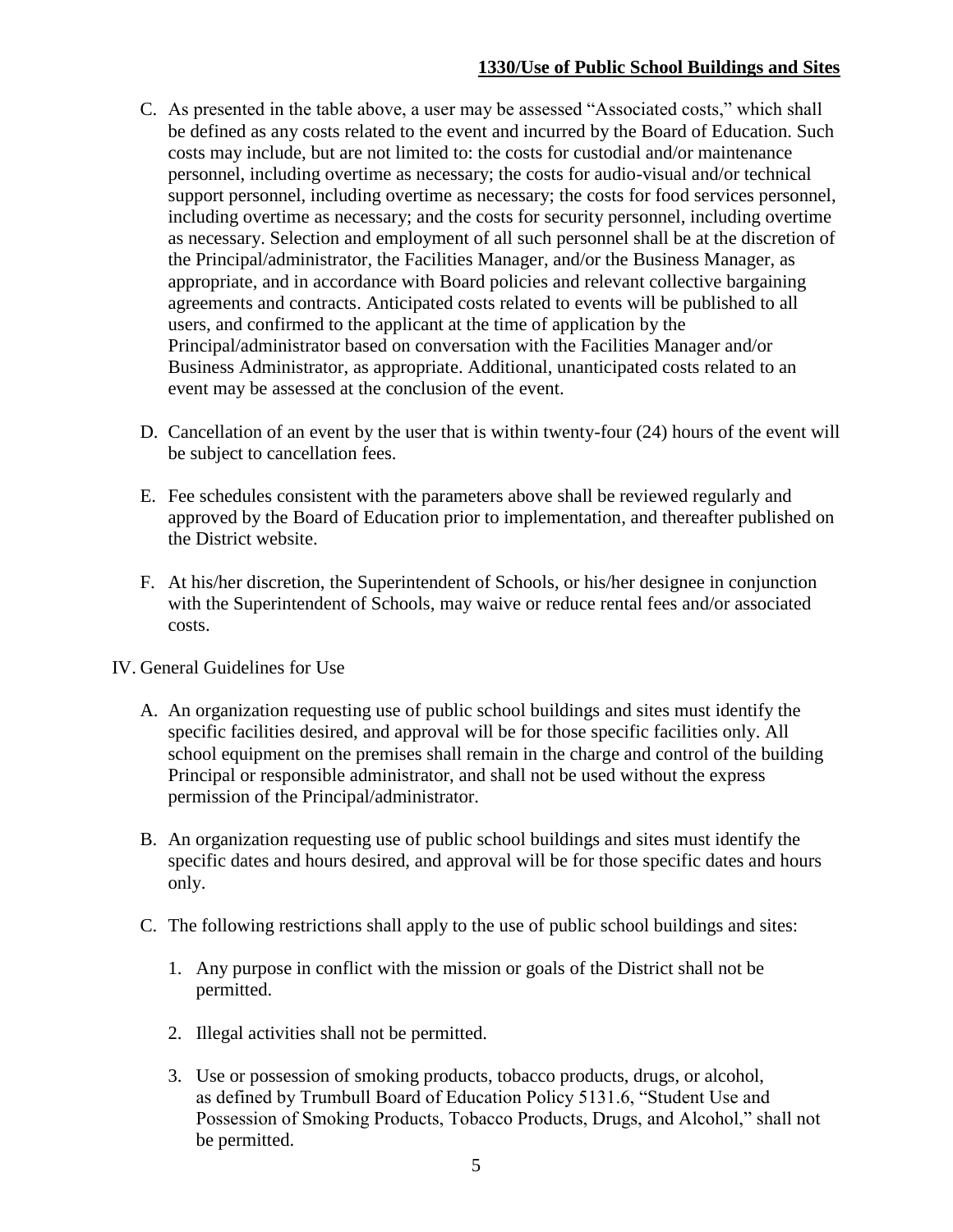- 4. Advertising, decorations, or materials that are obscene, or that promote the use of or possession of smoking products, tobacco products, drugs, or alcohol shall not be permitted.
- 5. Commercial advertising shall not be permitted except by specific advance request to, and approval by, the Superintendent of Schools.
- 6. Activities that are disruptive to the school environment, or injurious to the buildings, grounds, or equipment of the District, shall not be permitted.
- 7. The use of unmanned aerial vehicles, also known as drones, shall not be permitted, except with the express permission of the Superintendent of Schools and the Chief of Police.
- D. An organization requesting use of public school buildings and sites must conform to Trumbull Board of Education Policy 0521, "Non-Discrimination."
- E. Refreshments may not be prepared, served, or consumed without the prior approval of the responsible administrator. If such approval is granted, refreshments may be prepared, served, and consumed only in areas designated by the responsible administrator. Use of school cafeterias and/or kitchens for functions, when approved, will be under the general supervision of the Principal/administrator and Director of Food Services and cafeteria manager, as appropriate.
- F. The organization may be required to engage the services of the Trumbull Police Department, the Trumbull Fire Department, Trumbull Emergency Medical Services, and/or additional security personnel for services deemed necessary by those agencies and/or the Board. In addition to any fees payable to the Board of Education in accordance with the fee schedule for public school buildings and sites, the organization may be required to pay fees to those organizations for such services.
- G. The organization is responsible for the observance of local and state fire and safety regulations at all times.
- H. Any organization that seeks to charge admission to an event held on a public school building or site is liable for the collection and payment of taxes on admission fees. The Board of Education assumes no responsibility in this matter.
- I. The Board of Education assumes no responsibility for properties left on the premises by the organization.
- J. The Superintendent of Schools, or his/her designee in conjunction with the Superintendent of Schools, reserves the right to cancel any approved event if a conflict develops with any program or activity sponsored by the Trumbull Public Schools, if the building or site is closed for the day due to inclement weather or any other reason, or for any other reason. The Board of Education assumes no liability in the case of event cancellation.